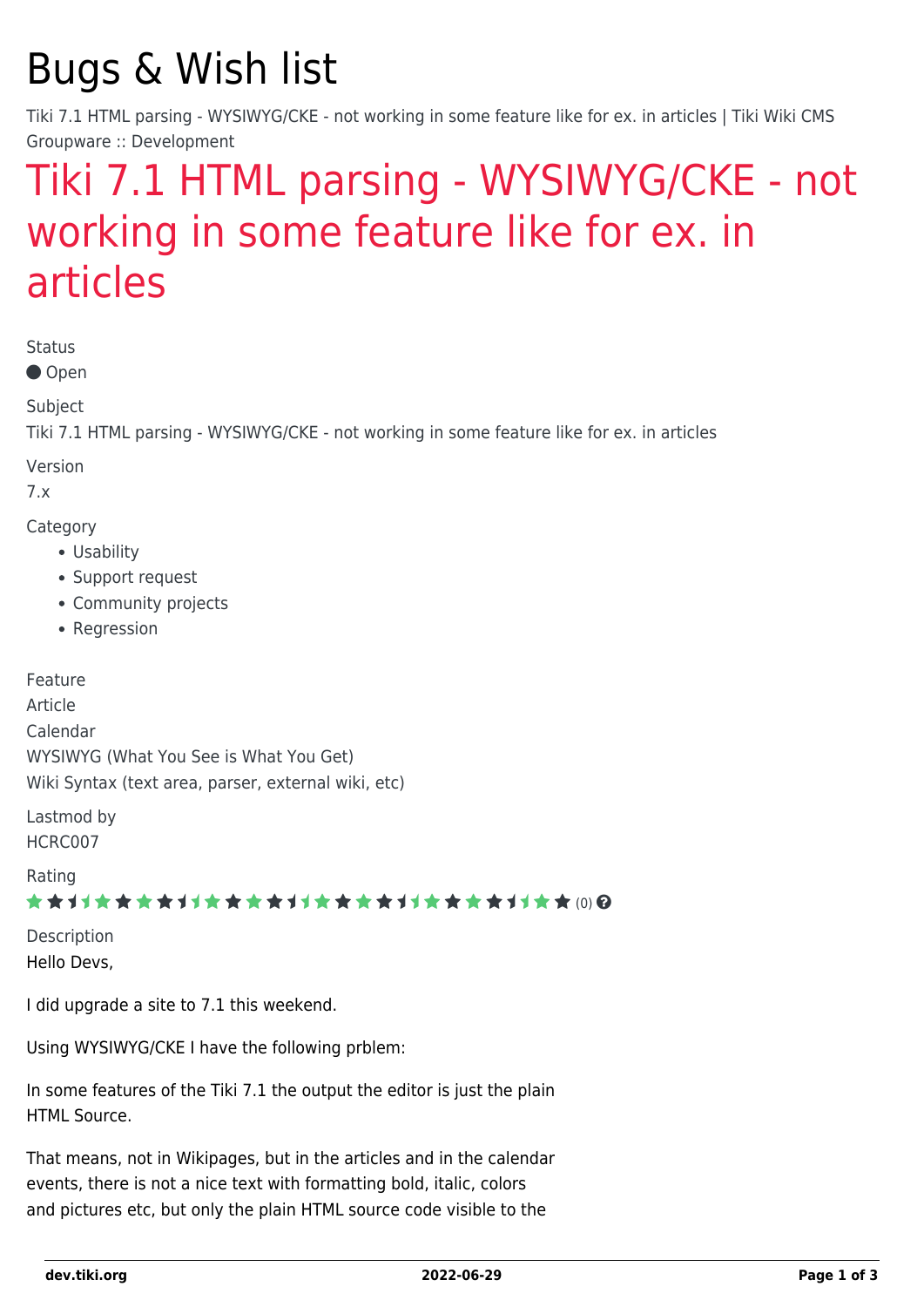website user/visitor.

The WYSIWYG/CKE editor works normal and I can see the content just normal like ever, being in the editing mode. But when I save, I can just see the source code, like it would be in codeplugin.

This affects as said articles and calendar (perhabs more, I will hope to find out) but it does not affect wikipages by now.

And it affects existing articles and events aswell as newly edited.

(worked well in 6.x before)

Thx for reply and wish a nice sunday to all, cheers Torsten

Importance 9 high Priority 45 Demonstrate Bug (Tiki 19+)

Please demonstrate your bug on show2.tikiwiki.org

Version: trunk ▼ [Create show2.tikiwiki.org instance](#page--1-0)

Created Sunday 07 August, 2011 12:13:29 GMT-0000 by Torsten Fabricius

LastModif Wednesday 05 October, 2011 21:42:08 GMT-0000

#### Comments



#### SteveH 21 Aug 11 21:55 GMT-0000

I've experienced the same issue with Tiki v7.0. Namely, when writing or pasting articles in the "Body" section, all of the HTML code is displayed when it's previewed, saved or published.

It appears the "Body" section on the edit page for articles is useless in this regards.

However, until this is fixed, it's possible to partially get around this annoying issue by entering all of the text in the "Heading" section, which seems only able to use the Wiki editor and not WYSIWYG.

In order to make images and email links easier to access and insert into the article, you